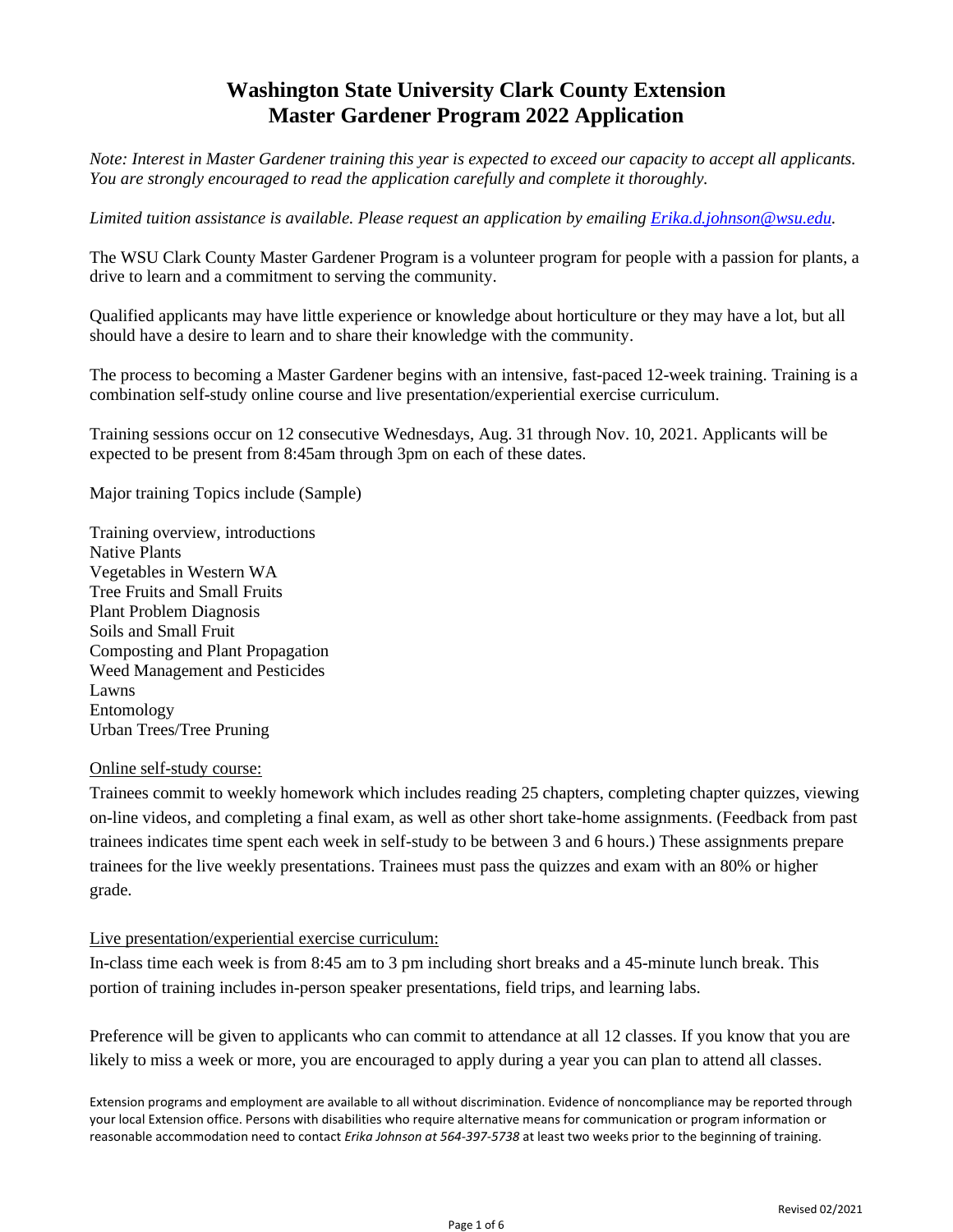Total cost of training is \$250. A portion (\$175) goes to the local Clark County Extension Master Gardener program and \$75 is payable to WSU through Global Campus for the online portion. (A background check is a requirement for participation in the program. The cost is \$14 and is paid by the volunteer. It requires submittal of personal information including social security number.)

Trainees should have computer experience and feel comfortable navigating the internet and using email. They also need access to a computer for extended periods.

Upon successful completion of training, volunteers begin a one year internship in which they are required to serve a total of at least 50 volunteer hours, on projects such as the answer clinic, tabling at community events, serving as a part of the newsletter team, or teaching students at a school - to name just a few of the many volunteer opportunities.

In subsequent years, veteran Master Gardeners serve a total of at least 35 volunteer hours each year, including 10 hours of continuing education, in order to retain certified status.

Applications will be available starting on March 1 and will be accepted until the applicant pool is deemed sufficient to begin the orientation/interview process. Applications are available on-line starting on that date.

## **Application Instructions**

**Step 1**: Complete this application fully and email (scan; no photos) or mail it to the address below. Once your application is received you will receive notification of such and will be invited to schedule a small group interview/orientation session at one of several offered throughout the summer, starting in May.

**Step 2:** Attend a small group interview/orientation session at the Heritage Farm (or via Zoom as necessary due to COVID-19 restrictions). This is a chance for us to get to know you and for you to learn more about us. The process will include other prospective Master Gardener trainees and is informal and relaxed. There will be no trick questions! Be prepared to meet other Master Gardener program applicants and learn more about the program. Bring any questions you have.

**Step 3:** Register for training. Following your interview/orientation you will receive notification of acceptance to the program. Included in it will be information about how to complete registration for the class as well as complete a background check. Registration is a two-step process. The cost for step one is \$175, payable by credit card, check, or money order.

Step three connects you to the on-line WSU Master Gardener class portion of the statewide curriculum. We access this training on-line and via a USB drive which will be available during training. The cost for this portion of training is \$75 and must be paid with a credit card. The total cost of training is \$250.

Note: We realize this is a bit confusing! We will be prepared to further explain this at orientation this summer. If you have any questions, feel free to call 564-397-5738 or email [Erika.d.johnson@wsu.edu.](mailto:Erika.d.johnson@wsu.edu) Thanks!

Master Gardener Program office closures. 1919 NE 78th Street, Vancouver, WA 98665

**Email Completed Applications to:** [Erika.d.johnson@wsu.edu](mailto:Erika.d.johnson@wsu.edu)

**Mail Completed Applications to: Note:** Dropping off applications in-person WSU Extension Clark County is not an option at this time, due to COVID-19

*(Keep these 2 pages for your records)*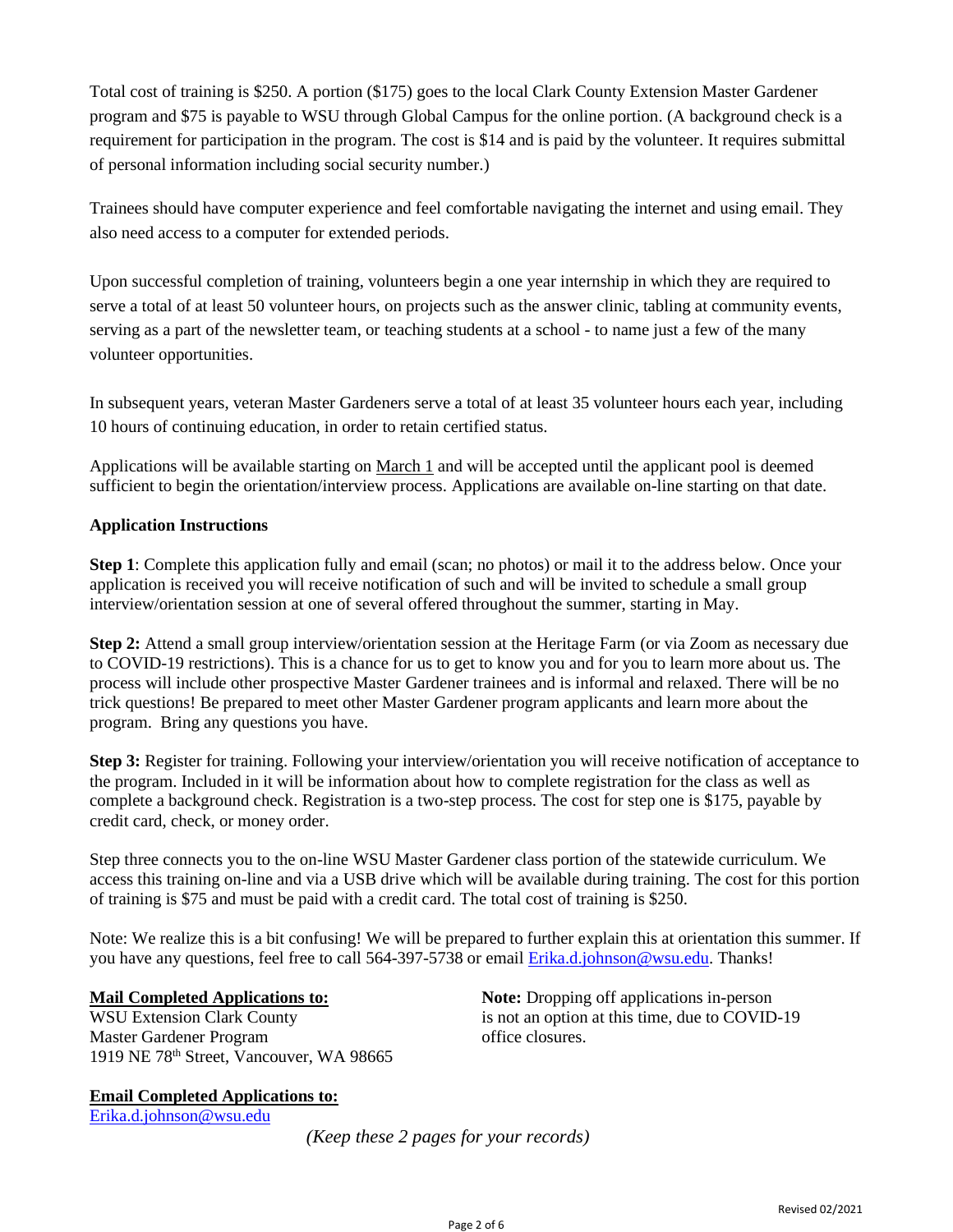## **Washington State University Clark County Extension Master Gardener Program Volunteer Application**



#### **WSU Master Gardeners must be at least 18 years of age. Are you 18 years of age or older?**

| Yes<br>No             |          |        |       |
|-----------------------|----------|--------|-------|
| Name:                 |          |        |       |
| (First)               | (Middle) | (Last) |       |
| <b>Mailing</b>        |          |        |       |
| <b>Address:</b>       |          |        |       |
| (Street)              |          | (City) | (Zip) |
| Phone: Day: (         |          | Eve: ( |       |
| <b>Email Address:</b> |          |        |       |

#### **Training sessions take place each Wednesday, Aug. 31 through Nov. 16 from 8:45am to 3pm.**

Are you available from 8:45 am to 3 pm each of the following Wednesdays: Aug. 31, Sept. 7, 14, 21, 28, Oct. 5, 12, 19, 26 and Nov. 2, 9 and 16? Yes\_\_\_\_\_\_\_ No \_\_\_\_\_\_\_\_

\_\_\_\_\_\_\_\_\_\_\_\_\_\_\_\_\_\_\_\_\_\_\_\_\_\_\_\_\_\_\_\_\_\_\_\_\_\_\_\_\_\_\_\_\_\_\_\_\_\_\_\_\_\_\_\_\_\_\_\_\_\_\_\_\_\_\_\_\_\_\_\_\_\_\_\_\_\_\_\_\_\_\_

#### **Training/education completed:**

- $\Box$  High school
- Technical/trade school (major studies)\_\_\_\_\_\_\_\_\_\_\_\_\_\_\_\_\_\_\_\_\_\_\_\_\_\_\_\_\_\_\_\_\_\_\_\_\_\_\_\_\_\_\_\_\_\_\_\_\_\_\_
- □ 2-year community college (major studies)
- □ 4-year college (major studies)
- □ Horticulture degrees, training, or certifications (specify)<br>□

#### **Describe your horticulture /gardening experience:** (personal, volunteer or work experience):

**Years of horticulture and gardening experience:** \_\_\_\_\_\_\_\_\_\_\_\_\_\_\_\_\_\_

**Specific areas of experience:** (please check all that apply)

- 
- 
- □ Annuals □ Berbs □ Propagation
- □ Perennials and South Contracts and Houseplants and Greenhouses
- □ Roses and the Fruit trees and the Container gardening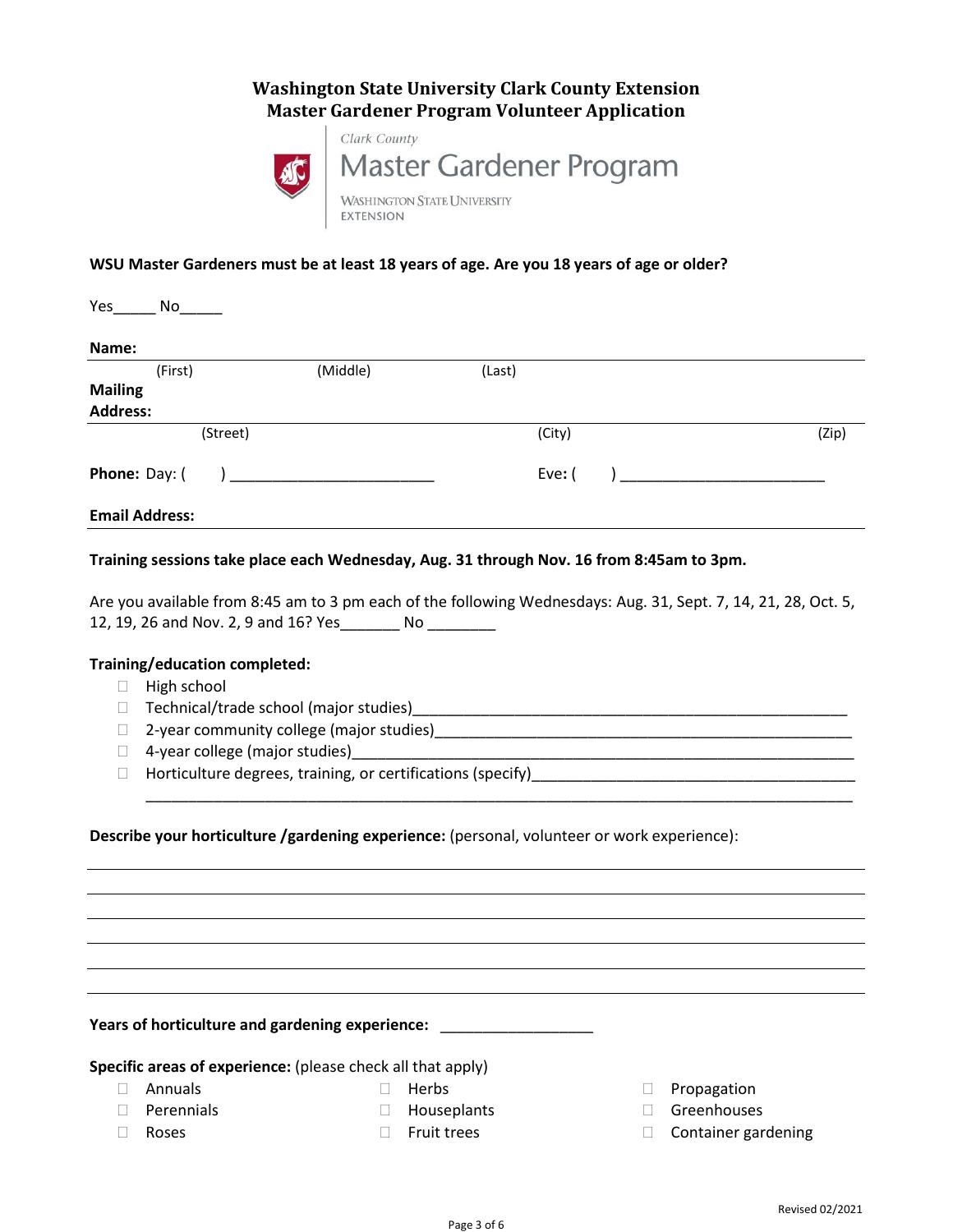- □ Lawns and grapes **Insects**
- $\Box$  Ornamental grasses  $\Box$  Trees and shrubs  $\Box$  Plant diseases
- □ Native plants 
Pruning 
Pruning 
Weeds
- 
- 
- 
- 
- 
- 
- 
- 
- □ Wildlife habitat Landscape design
- □ Vegetables Composting Composting Composting COMPOSITY

**List and describe your volunteer experience. Include length/frequency of service and your roles and responsibilities:**

#### **Other skills/ experience:** (please check all that apply)

- 
- $\Box$  Website development  $\Box$  Writing/publishing  $\Box$  Public speaking/teaching
- $\Box$  Artwork/displays  $\Box$  Proofreading  $\Box$  Other  $\Box$
- 
- 
- 
- 
- Photography Marketing/fundraising Other \_\_\_\_\_\_\_\_\_\_\_\_\_\_\_
- □ Computers <br>□ Drawing/illustrating Research/data collection
	- -
	-
- **Provide specific information on the above checked categories:**

#### **Why do you wish to become a WSU Master Gardener volunteer?**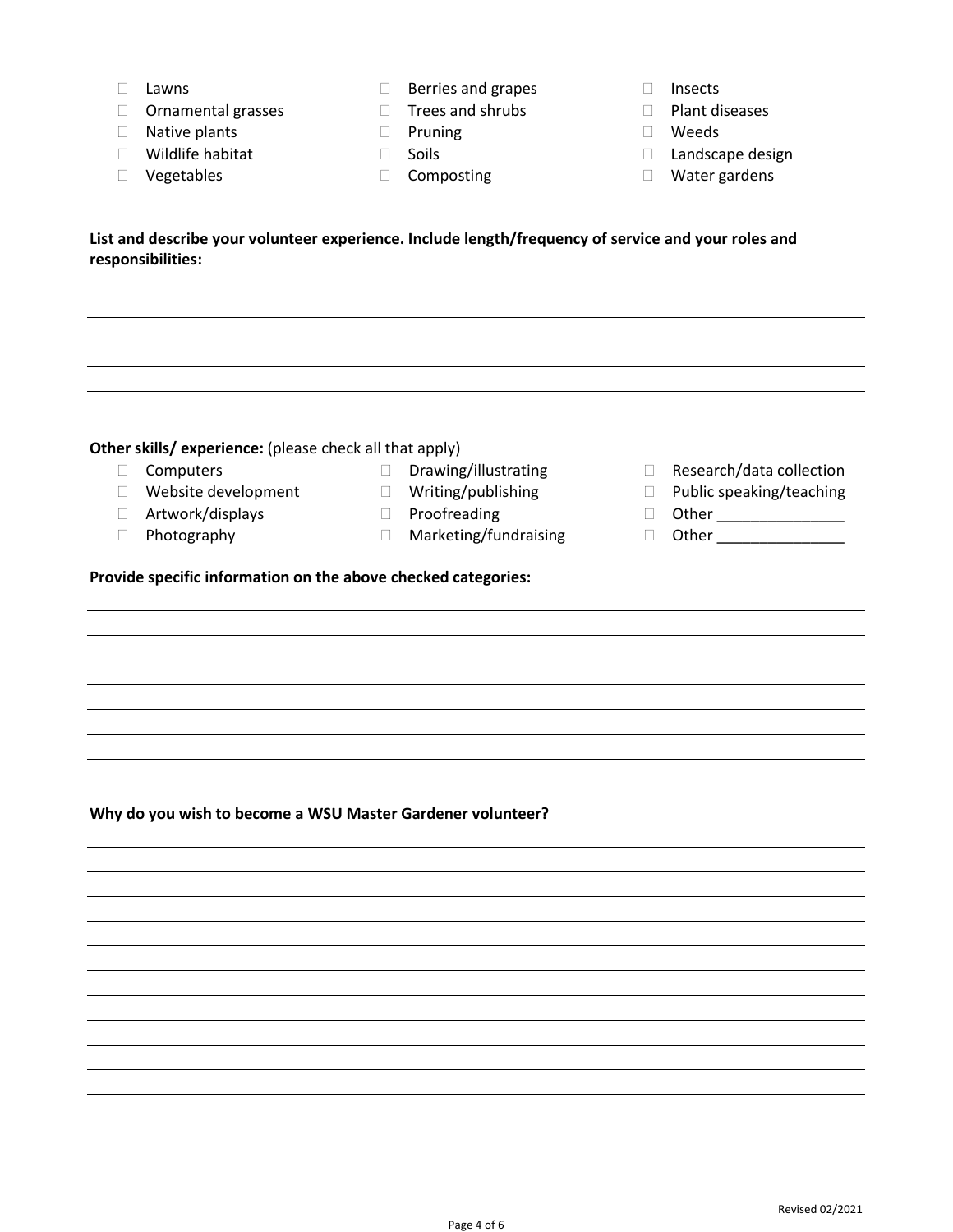**List day/times you are not available for volunteer service:** (work schedules, anticipated trips, other commitments, etc.)

**Do you speak, read or write a language(s) other than English (including American Sign Language)? If yes, please list:**

**Any other information about your skills and abilities you would like us to have?**

#### **Criminal background checks**

WSU is legally mandated to conduct criminal background screenings on volunteers who may have unsupervised access to children under the age of 16, developmentally disabled persons, or vulnerable adults.

WSU Extension administration deems it is necessary to conduct such screenings every two years on all volunteers working within our programs. The cost of background checks is \$14 and is payable by the volunteer. Do you agree to undergo background checks every two years? Please check one of the boxes below.

- □ YES  **<u>I DO</u>** agree to undergo a background check at a cost to me of \$14 every three years.
- **NO - I DO NOT** agree to undergo a background check every two years. **Checking this box will disqualify you from participating in the program.**

#### **Photo/video release**

In the event your picture is taken during a Master Gardener event, do you give WSU permission for that picture or video sequence to be used in WSU brochures, publications or websites? Please check one of the boxes below:

- **Yes - I DO** give Washington State University permission to use my photographic and/or video likeness taken during any WSU Extension Master Gardener event or anywhere I am representing WSU Extension Master Gardener Program as a Trainee, Intern, or Certified Master Gardener Volunteer, by any means and without limit for education, demonstration, and promotional purposes.
- **NO - I DO NOT** give Washington State University permission to use my photographic and/or video likeness taken during any WSU Extension Master Gardener event or anywhere I am representing WSU Extension Master Gardener Program as a Trainee, Intern, or Certified Master Gardener Volunteer, by any means and without limit for education, demonstration, and promotional purposes.